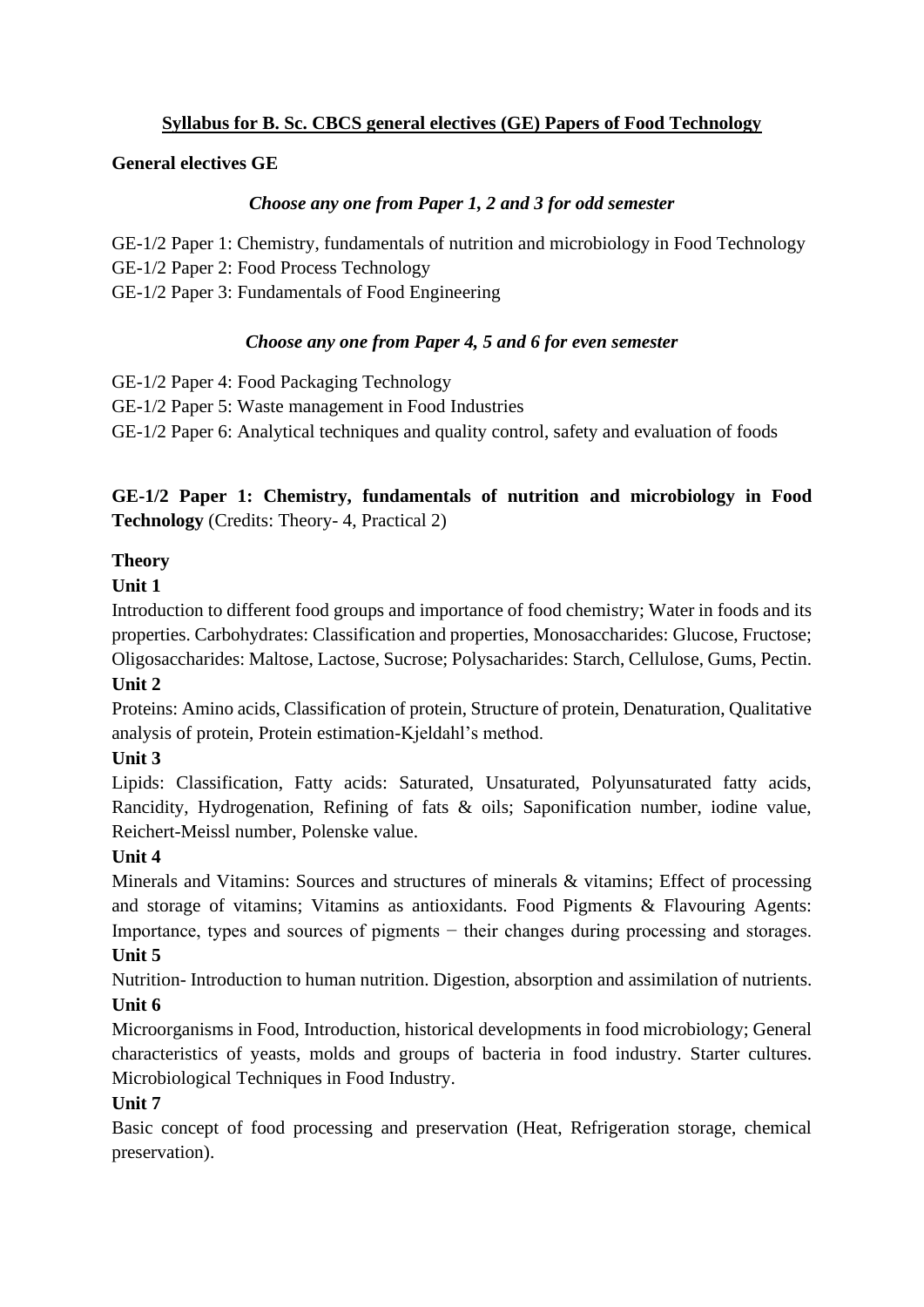# **Unit 8**

Food spoilage or deterioration by bacteria and fungus: fruit and vegetables, milk and meat.

#### **Practical**

- 1. Determination of moisture content in food samples.
- 2. Determination of Saponification value, Iodine value, acid value of lipids.
- 3. Estimation of starch in foods.
- 4. Microscopic examination of bacteria and molds from food.
- 5. Standard plate count of food sample.
- 6. To Study the steps in Mushroom production.

#### **Suggestive Readings**

- 1. Essentials of Food & Nutrition by Swaminathan, Vol. 1 & 2
- 2. Food Chemistry by L. H. Muyer
- 3. Hand Book of Analysis of fruits & vegetables by S. Ranganna
- 4. Food Chemistry by Linhinger
- 5. Food Biochemistry by J. K. Dickson
- 6. Food Microbiology and Biotechnology: Safe and Sustainable Food Production by Guadalupe Virginia Nevárez-Moorillón, Arely Prado-Barragán, José Luis Martínez-Hernández, Cristobal Noé Aguilar
- 7. Modern Food Microbiology, 5th Edition, CBS Publishers by James M. Jay
- 8. General Microbiology, 5th Edition, MacMillan by Stanier, R.Y. (1996).
- 9. (1988). Food Microbiology. 4th Ed. McGraw Hill by Frazier J &Westhoff DC.

#### **GE-1/2 Paper 2: Food Process Technology** (Credits: Theory-4, Practical-2)

#### **Theory**

**Unit 1:** Storage of cereals, Infestation control; Drying of grains, Processing of rice and rice products. Milling of wheat, corn, barley, oat; Production of wheat products, including flour and semolina. Puffed cereals from broken rice.

**Unit 2:** Feed for livestock from wheat bran and germ, Production of starch, modified starch, Extraction of prolamin (Zein & kafirin); Potato processing (potato chips, flakes, powder) and storage.

**Unit 3:** Storage and handling of fresh fruits and vegetables, Production of fruits and vegetable juices, Preparation of jam, jelly, marmalade, and tomato products (sauce and ketchup), Production of pectin, vitamins from apple pomace; Production of citrus oil from peels of citrus fruits, candied peel.

**Unit 4:** Classification of fresh water fish and marine fish; Commercial handling, storage and transport of raw fish; Average composition of fish; Freshness criteria and quality assessment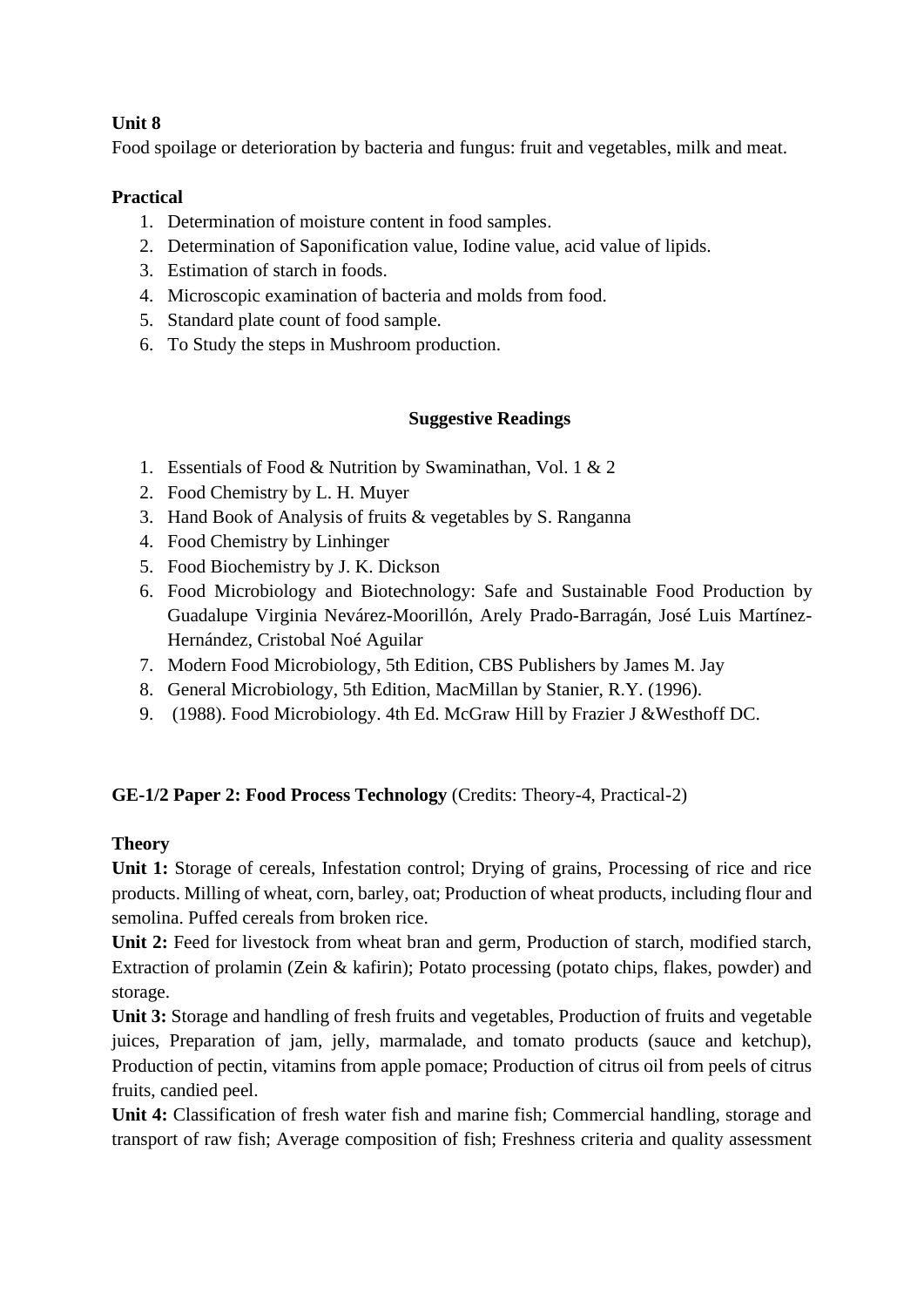of fish; Spoilage of fish; Methods of Preservation of fish: Canning, Freezing, Drying, Salting, smoking, curing, fermentation (fish sauce).

**Unit 5:** Fish byproducts - production of fish meal, fish protein concentrate, fish protein hydrolyzate fish liver oil and fish silage; Production of chitin, chitosan; Production of non-food items from fish processing wastes.

**Unit 6:** Slaughtering of animals; Meat cuts and portions of meat, muscle; Classification, composition and nutritional value of poultry meat; Color of meat; Post mortem changes of meat; Meat processing - curing and smoking; Fermented meat products (sausages and sauces); Frozen meat & meat storage; By-products from meat industries and their utilization.

**Unit 7:** Composition of milk; Varieties of milk; Checks for purity of milk; Handling of freshly produced milk; Cleaning and sanitization. Thermal processing of fluid milk – Pasteurization (LTLT and HTST), sterilization and UHT techniques; Packaging of fluid milk; Fermentation of milk and fermented milk products – Cheese, yogurt, etc including probiotic dairy products. Processing of evaporated and dried milk products – Milk powder, SCM, etc.; Cream, butter, ghee, Ice-cream, Traditional Indian sweets, Infant formulae as additives in milk products. Dairy processing by-products.

**Unit 8:** Processing of oils – Degumming, refining, bleaching, deodorization, fractionation; Pyrolysis of fats, toxicity of frying oil. Plastic fat – Winterization, hydrogenation, esterification, inter-esterification and emulsification.

### **Practical**

- 1. Preparation of orange squash.
- 2. Preparation of mango jam.
- 3. Preparation of guava jelly.
- 4. Preparation of tomato ketchup.
- 5. Preparation of mango pickle.
- 6. Preparation of dried carrot.
- 7. Preparation of dry onion/ chilli/ garlic.
- 8. Preparation of bread.
- 9. Manufacture of ice cream.
- 10. Manufacture of Rosogolla and Sandesh.
- 11. Preparation of sponge cake.

#### **Suggested Readings**

- 1. Food Science by Potter
- 2. Principles of Food Science, Vol-I by Fennma Karrel
- 3. Preservation of Fruits & Vegetables by Girdhari Lal, Sidhapa and Tandon
- 4. Processed Meats; Pearson AM & Gillett TA; 1996, CBS Publishers.
- 5. Meat; Cole DJA & Lawrie RA; 1975, AVI Pub.
- 6. Developments in Meat Science I & II, Lawrie R; Applied Science Pub. Ltd.
- 7. Fish as Food; Vol 1 & 2; Bremner HA; 2002, CRC Press.
- 8. Fish Processing Technology, Rogestein & Rogeste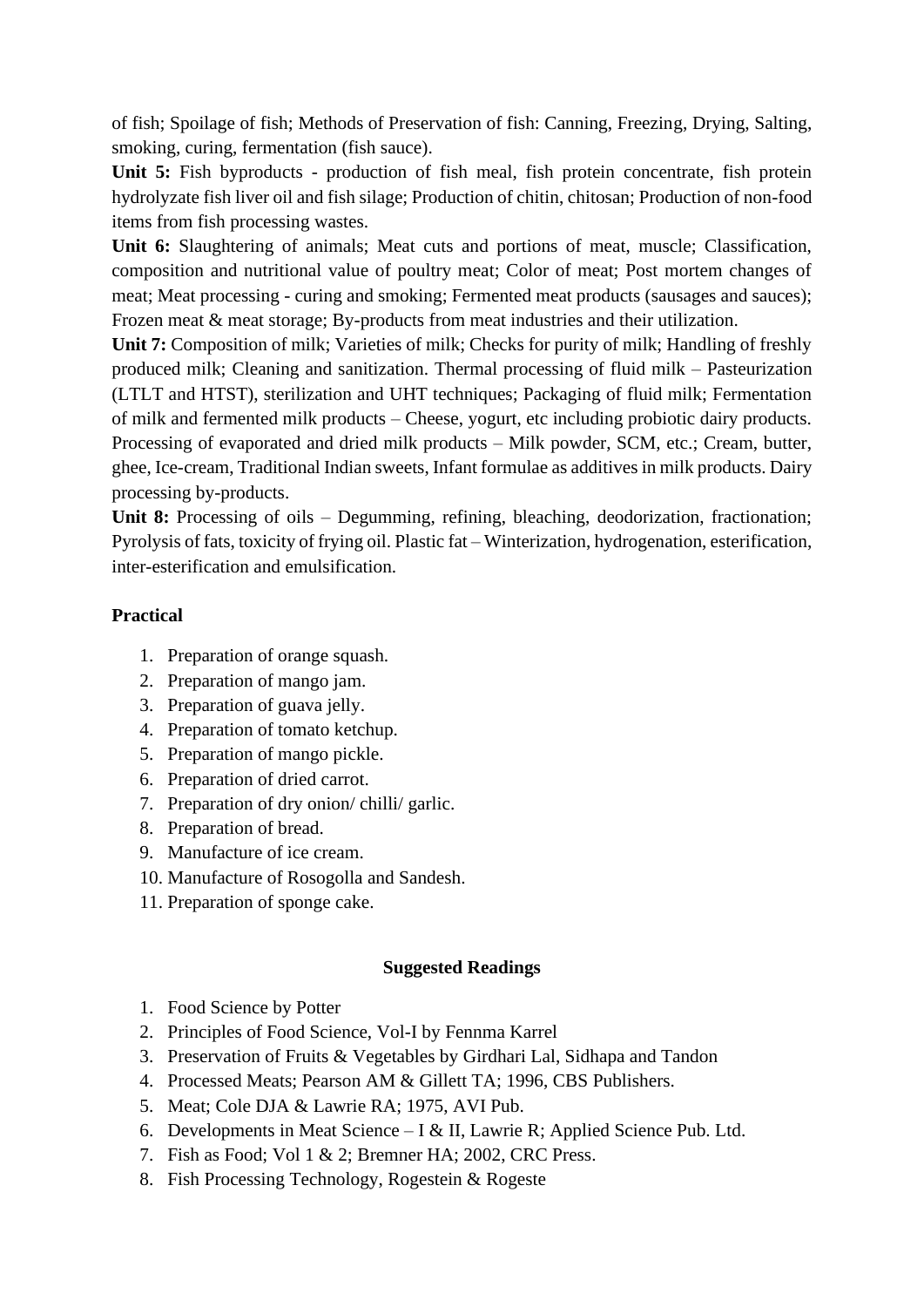- 9. Robinson RK; 1996; Modern Dairy Technology, Vol 1 & 2; Elsevier Applied Science Pub.
- 10. Milk & Milk Processing; Herrington BL; 1948, McGraw-Hill Book Company.
- 11. Modern Dairy Products, Lampert LH; 1970, Chemical Publishing Company.
- 12. Developments in Dairy Chemistry Vol 1 & 2; Fox PF; Applied Science Pub Ltd.
- 13. Outlines of Dairy Technology, De S; Oxford.
- 14. Bailey's Industrial Oil and Fat Products, Vol 1 & 2; Swern D; 4th ed, 1982, John Wiley & Sons.
- 15. The Chemistry & Technology of Edible Oils and Fats; Devine J & Williams PN; 1961, Pergamon Press.
- 16. Edible Oils & Fats: Developments since 1978 (Food Technology Review # 57); Torrey S; 1983, NDC.

# **GE-1/2 Paper 3: Fundamentals of Food Engineering** (Credits: Theory-4, Practical-2)

### **Theory**

**Unit 1:** Engineering properties of food materials: physical, thermal, aerodynamic, mechanical, optical and electromagnetic properties.

**Unit 2:** Drying and dehydration: Basic drying theory, heat and mass transfer in drying, drying rate curves, calculation of drying times, dryer efficiencies; classification and selection of dryers; tray, vacuum, osmotic, fluidized bed, pneumatic, rotary, tunnel, trough, bin, belt, microwave, IR, heat pump and freeze dryers; dryers for liquid: Drum or roller dryer, spray dryer and foammat dryers.

**Unit 3:** Size reduction: Benefits, classification, determination and designation of the fineness of ground material, sieve/screen analysis, principle and mechanisms of comminution of food, Rittinger's, Kick's and Bond's equations, work index, energy utilization; Size reduction equipment: Principal types, crushers (jaw crushers, gyratory, smooth roll), hammer mills and impactors, ultra-fine grinders, fluid jet pulverizer, cutting machines (slicing, dicing, shredding, pulping).

**Unit 4:** Mixing: theory of solids mixing, criteria of mixer effectiveness and mixing indices, rate of mixing, theory of liquid mixing, power requirement for liquids mixing; Mixing equipment: Mixers for low- or medium-viscosity liquids (agitators, impellers powder-liquid contacting devices), mixers for high viscosity liquids and pastes, mixers for dry powders and particulate solids.

**Unit 5:** Mechanical Separations: Theory, centrifugation, liquid-liquid centrifugation, liquidsolid centrifugation, clarifiers, desludging and decanting machine.

**Unit 6:** Filtration: Theory of filtration, rate of filtration, pressure drop during filtration, applications, constant-rate filtration and constant-pressure filtration, derivation of equation;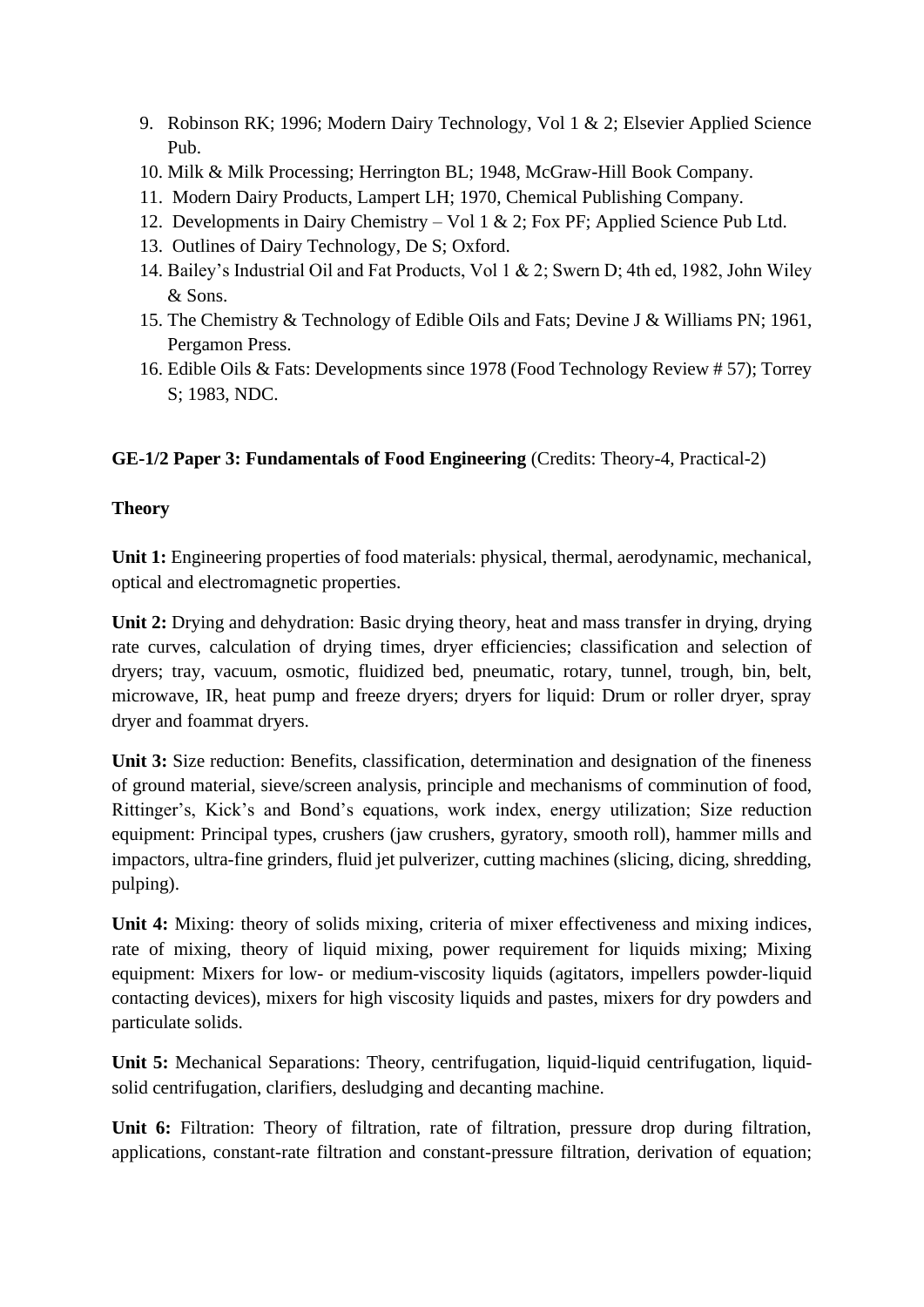Filtration equipment; plate and frame filter press, rotary filters, centrifugal filters and air filters, filter aids.

**Unit 7:** Membrane separation: General considerations, materials for membrane construction, concentration, polarization, processing variables, membrane fouling, applications of ultrafiltration in food processing, mode of operation, and applications; Membrane separation methods, demineralization by electro-dialysis, per-evaporation and osmotic dehydration.

### **Practical**

- 1. Determination of the particle density/true density and porosity of solid grains and powdery material.
- 2. Determination of terminal velocity of grain sample.
- 3. Determination of fineness modulus and uniformity index.
- 4. Operation of tray dryer and drying process calculations.
- 5. Operation of vacuum dryer and drying process calculations.
- 6. Study of spray dryer and drying process calculations.
- 7. Study of microwave dryer operation.
- 8. Study of osmosis in fruit.
- 9. Determination of solid gain and moisture loss during osmosis.
- 10. Power requirement in size reduction of grain using Rittinger's law, Kick's law and Bond's law
- 11. Determination of mixing index of a feed mixer
- 12. Determination of cleaning effectiveness / efficiency
- 13. Study of centrifugal separator

#### **Suggested Readings**

- 1. Warren L. McCabe, Julian Smith, Peter Harriott. 2004. Unit Operations of Chemical Engineering, 7th Ed. McGraw-Hill, Inc., NY, USA.
- 2. R.L. Earle. 2004. Unit Operations in Food Processing. The New Zealand Institute of Food Science & Technology, Nz.
- 3. Christie John Geankoplis. 2003. Transport Processes and Separation Process Principles (Includes Unit Operations), 4th Ed. Prentice-Hall, NY, USA.
- 4. George D. Saravacos and Athanasios E. Kostaropoulos. 2002. Handbook of Food Processing Equipment. Springer Science+Business Media, New York, USA.
- 5. J. F. Richardson, J. H. Harker and J. R. Backhurst. 2002. Coulson & Richardson's Chemical Engineering, Vol. 2, Particle Technology and Separation Processes, 5th Ed. Butterworth– Heinemann, Oxford, UK.
- 6. Mohsenin, Nuri N. 1980. Thermal Properties of Foods and Agricultural Materials. Gordon and Breach Science Publishers, New York.
- 7. Mohsenin, Nuri N. 1984. Electromagnetic Radiation Properties of Foods and Agricultural Products. Gordon and Breach Science Publishers, New York.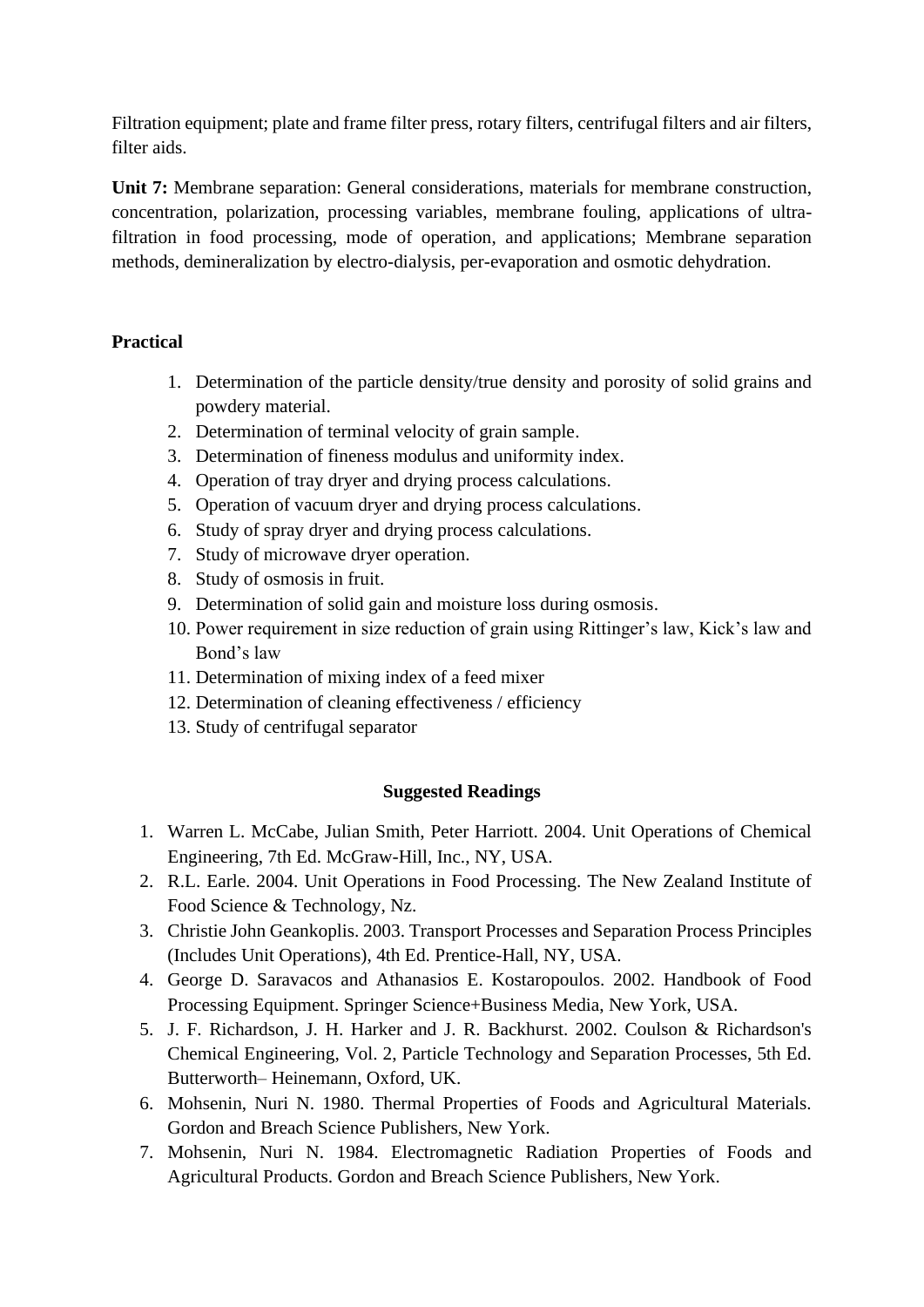8. Mohsenin, Nuri N. 1986. Physical Properties of Plant and Animal Materials : Structure, Physical Characteristics and Mechanical properties, 2nd Ed. Gordon and Breach Science Publishers, New York.

# **GE-1/2 Paper 4: Food Packaging Technology** (Credits: Theory-4, Practical-2)

### **Theory**

**Unit 1:** Functions of packaging; Type of packaging materials; Selection of packaging material for different foods; Selective properties of packaging film; Methods of packaging and packaging equipment.

**Unit 2:** Mechanical strength of different packaging materials; Printing of packages; Barcodes & other marking; Interactions between packaging material and foods; Environmental and cost consideration in selecting packaging materials.

**Unit 3:** Food packaging systems: Different forms of packaging such as rigid, semi rigid, flexible forms and different packaging system for (a) dehydrated foods (b) frozen foods (c) dairy products (d) fresh fruits and vegetables (e) meat, poultry and sea foods.

**Unit 4:** Manufacture of packaging materials; Potential of biocomposite materials for food packaging; Packaging regulations; Packaging and food preservation; Disposal of packaging materials.

**Unit 5:** Packaging equipment and machinery: Vacuum, CA and MA packaging machine; gas packaging machine; seal and shrink packaging machine; form and fill sealing machine; aseptic packaging systems; bottling machines; carton making machines.

Unit 6: Testing of packaging; Rigid and semi rigid containers; Flexible containers; Sealing equipment; Labelling; Aseptic and shrink packaging; Secondary and transport packaging.

# **Practical**

1. The Industrial training will be undertaken by each student during the summer recess. A report on the training which is required to be submitted shall consist of- A general overview of the industrial plant, the products  $\&$  raw material sources of the plant, detail description of different processing and other equipment, scheduling of plant operations, conclusion. A viva will be conducted after submission of the report and presentation of a seminar.

#### OR

2. Each student shall undertake project work assigned to him related to design or R&D or industrial problem solving in the area of food science and technology under the supervision of a faculty member or faculty members. In principle, the research / design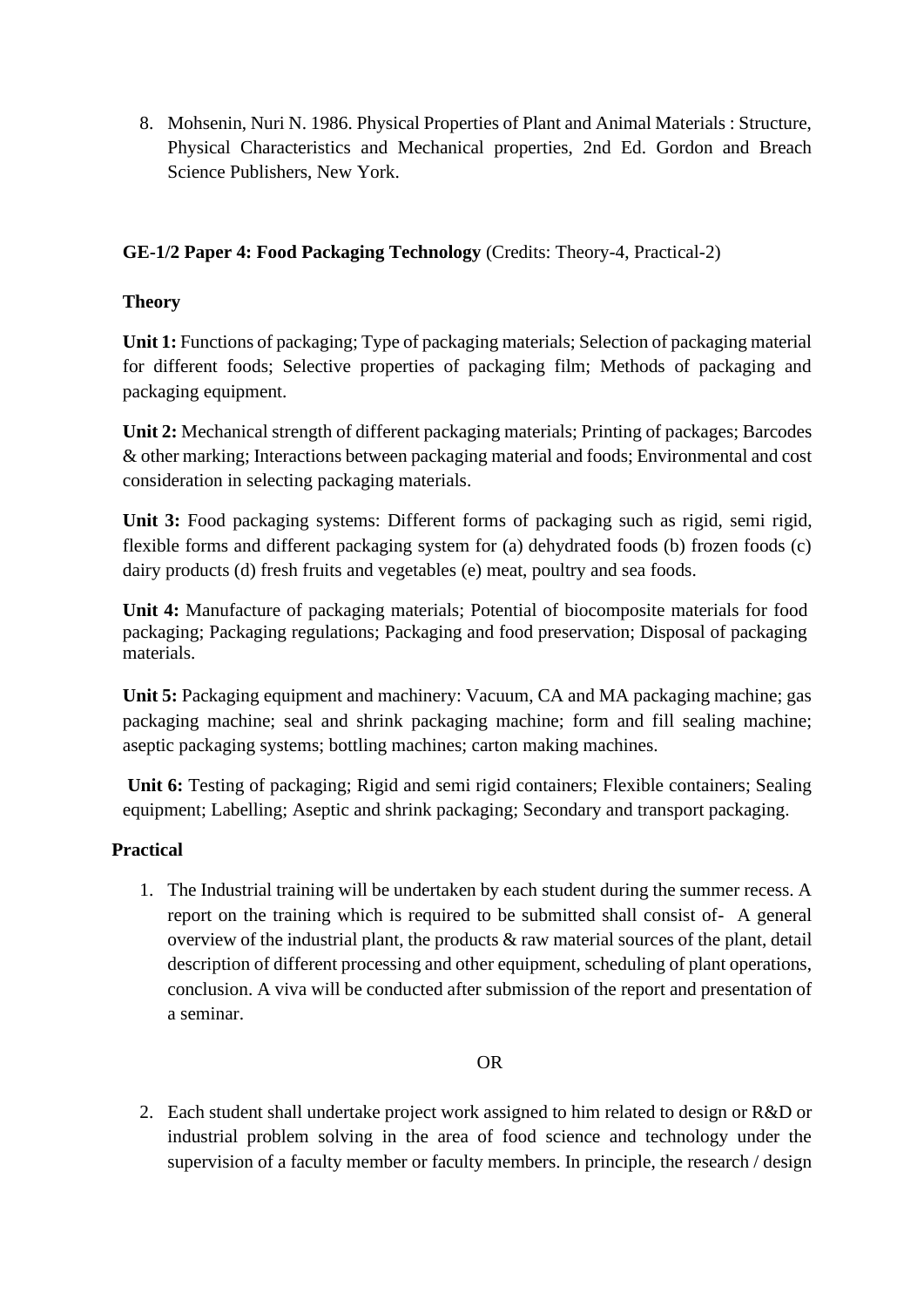work has to be carried out by the student himself taking advice from his supervisor when problem arises. Evaluation shall include an oral presentation followed by a brief viva.

# **Suggested Readings**

- 1. Food and Packaging Interactions by Joseph H. Hotchkiss, (ACS symposium series 365, April 5-10, 1987, American chemical society, Washington DC, 1988.)
- 2. Packaging foods with plastics by winter A. Jenkins & James P Harrington Technomic publishing co. Inc, Lancaster. Basel.
- 3. Flexible food packaging (Question & Answers) by Arthur Hirsch VNB Van Nostrand Reinhold, New York (An AVI Book), ISBN 0-442-00609-8.
- 4. Food Packaging and Preservation (theory & practice) by M.Mathlouthi-Elsevier Applied science publisher, London and New york.
- 5. Food Packaging Materials (Aspect of Analysis & Migration of contaminants) by N.T.crosby applied science publishers LTD. London.
- 6. Plastics in Packaging by A.S Athlye, TMGH, New Delhi.
- 7. Packaging (specifications, purchasing & Quality Control) 3rd edition by Edmond A Leonard- Marcel Dekker, INC- Newyork & Basel.
- 8. Plastics in packaging by forwarded by H.B Ajmera & M.R Subramanium Indian institute of packaging. Published by A.P.Vaidya, Secretary IIP, E2, MIDC, Industrial Area (Andheri (East), Bombay-400093.
- 9. Food Packaging- Stanley Sacharois & Roger C. Griffin- The AVI Publishing company Inc. 1970. 10. Principles of packaging development- Griffin & Sacharow. (The AVI Publishing company, Inc. 1972).

# **GE-1/2 Paper 5: Waste management in Food Technology** (Credits: Theory-4, Practical-2) **Theory**

# **Unit 1:**

Introduction: Waste & its consequences in pollution and global warming, Types of food processing wastes, non-degradable & biodegradable wastes.

# **Unit 2:**

Classification and characterization of food industrial wastes from fruit and vegetable processing industry, beverage industry, fish, meat and poultry industry, sugar industry and dairy industry.

# **Unit 3**:

Waste disposal methods – physical, chemical and biological; Economical aspects of waste treatment and disposal, solid waste storage and disposal methods- land-filling, burial, incineration, recycling

# **Unit 4:**

Treatment methods of solid wastes: Biological composting, drying and incineration; Design of solid waste management system: Landfill digester, Vermicomposting pit.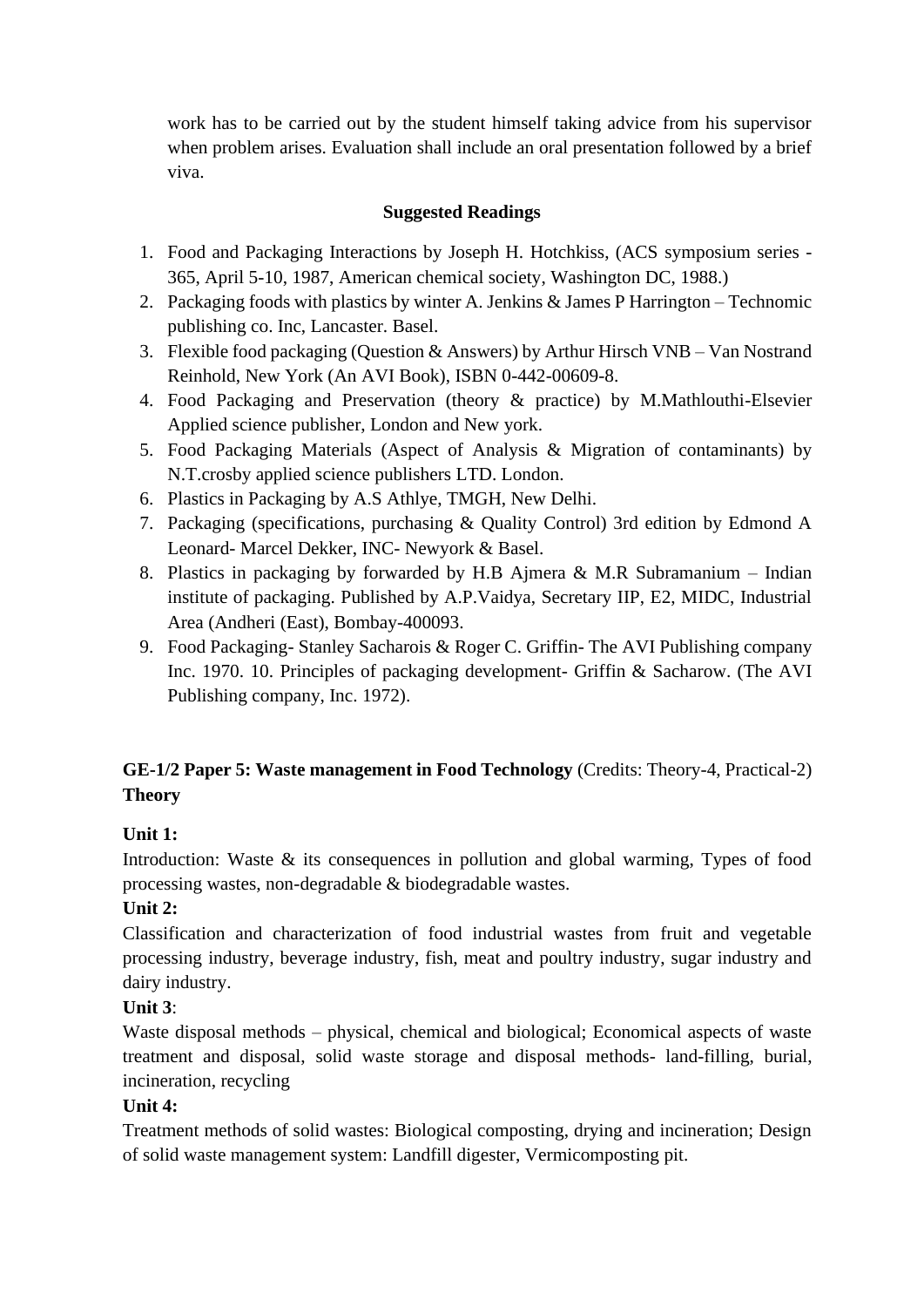# **Unit 5:**

Treatment methods for liquid wastes from food process industries; Design of activated sludge process, rotating biological contactors, Trickling filters, UASB, Biogas plant. **Unit 6:**

Types, availability and utilization of by-products of cereals, legumes & oilseeds, Utilization of by-products from fruits and vegetables processing industries

# **Unit 7:**

Types, availability & utilization of by-products of meat industry, poultry industry and fish processing units.

# **Unit 8:**

Waste water treatment: standards for disposal of water, physical, chemical and biological characteristics of waste water Biofilters and bioclarifiers, Ion exchange treatment of waste water, Drinking-water treatment, Recovery of useful materials from effluents by different methods.

# **Practical**

1. The Industrial Training will be undertaken by each student during the summer recess during the semester. A report on the training which is required to be submitted shall consist of- A general overview of the industrial plant, the products  $\&$  raw material sources of the plant, Detail description of different processing and other equipment, Scheduling of plant operations, Conclusion. A viva will be conducted after submission of the report and presentation of a seminar.

#### OR

2. Each student shall undertake project work assigned to him related to design or R&D or industrial problem solving in the area of waste managements in food industries under the supervision of a faculty member or faculty members. In principle, the research / design work has to be carried out by the student himself taking advice from his supervisor when problem arises. Evaluation shall include an oral presentation followed by a brief viva.

#### **Suggestive Readings**

- 1. Food Industry Wastes: Disposal and Recovery; Herzka A & Booth RG; 1981, Applied Science Pub Ltd.
- 2. Water & Wastewater Engineering; Fair GM, Geyer JC & Okun DA; 1986, John Wiley & Sons, Inc.
- 3. Wastewater Treatment; Bartlett RE; Applied Science Pub Ltd.
- 4. Symposium: Processing Agricultural & Municipal Wastes; Inglett GE; 1973, AVI.
- 5. Food Processing Waste Management; Green JH & Kramer A; 1979, AVI.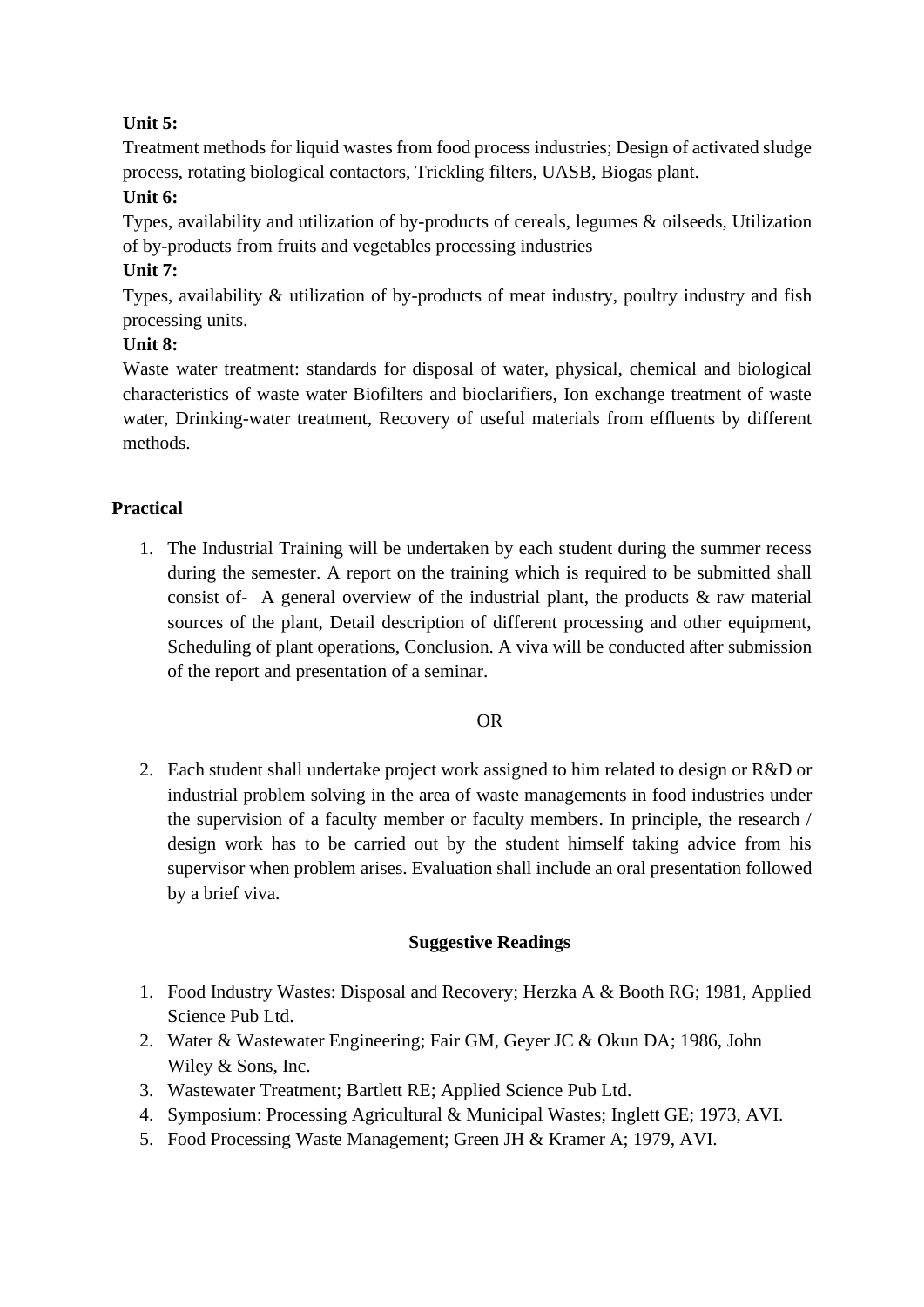- 6. Environmental Biotechnology: Principles and Applications; Rittmann BE & McCarty PL; 2001, Mc-Grow-Hill International editions.
- 7. Environmental Biotechnology; Bhattacharyya B C & Banerjee R; Oxford University Press.

**GE-1/2 Paper 6: Analytical techniques and quality control, safety and evaluation of Foods** (Credits: Theory-4, Practical-2)

# **Theory**

# **Unit 1**

Nature and Concept of Food analysis, Basic instrumentation: Principle for pH meter, Dialysis, ultra-filtration, Reverse osmosis. Centrifugation; Calorimetry: Bomb calorimeter, Principle of Rheological Analysis- Rheological parameters, rheological methods.

### **Unit 2**

Preparation of Chemical solutions: Concept of molar, molal, and normal solutions, pH and Buffers; importance and measurement of pH.

### **Unit 3**

Chromatographic Techniques: General principles. Types of Chromatography, Partitions and adsorption chromatography, Paper, TLC, gas liquid, ion exchange and affinity chromatography.

### **Unit 4**

Spectroscopy: Beers and Lambert's Law. General principles of colorimeters and spectrophotometers (UV-visible, IR, NMR, Mass).

#### **Unit 5**

Quality Assurance: Introduction, Importance and Difference. Food Quality and Food Safety: Scope and difference. Raw materials & Finished product quality: Quality parameters and evaluation procedures: Appearance, color, texture, viscosity, consistency, flavor.

# **Unit 6**

Food safety management, applications of HACCP in food safety, concept of food traceability for food safety, Food safety and Standards Act 2006: salient provision and prospects **Unit 7**

Role of national and international regulatory agencies, Bureau of Indian Standards (BIS), AGMARK, Food Safety and Standards Authority of India (FSSAI), Introduction to WTO agreements: SPS and TBT agreements, Codex alimentarious commission, USFDA, International organization for standards (ISO) and its standards for food quality and safety (ISO 9000 series, ISO 22000, ISO 15161, ISO 14000)

#### **Practical**

1. Preparation and standardization of solution.

- 2. Thin layer chromatography for separation of a mixture of amino acids.
- 3. Column chromatography: Separation of beta carotene.